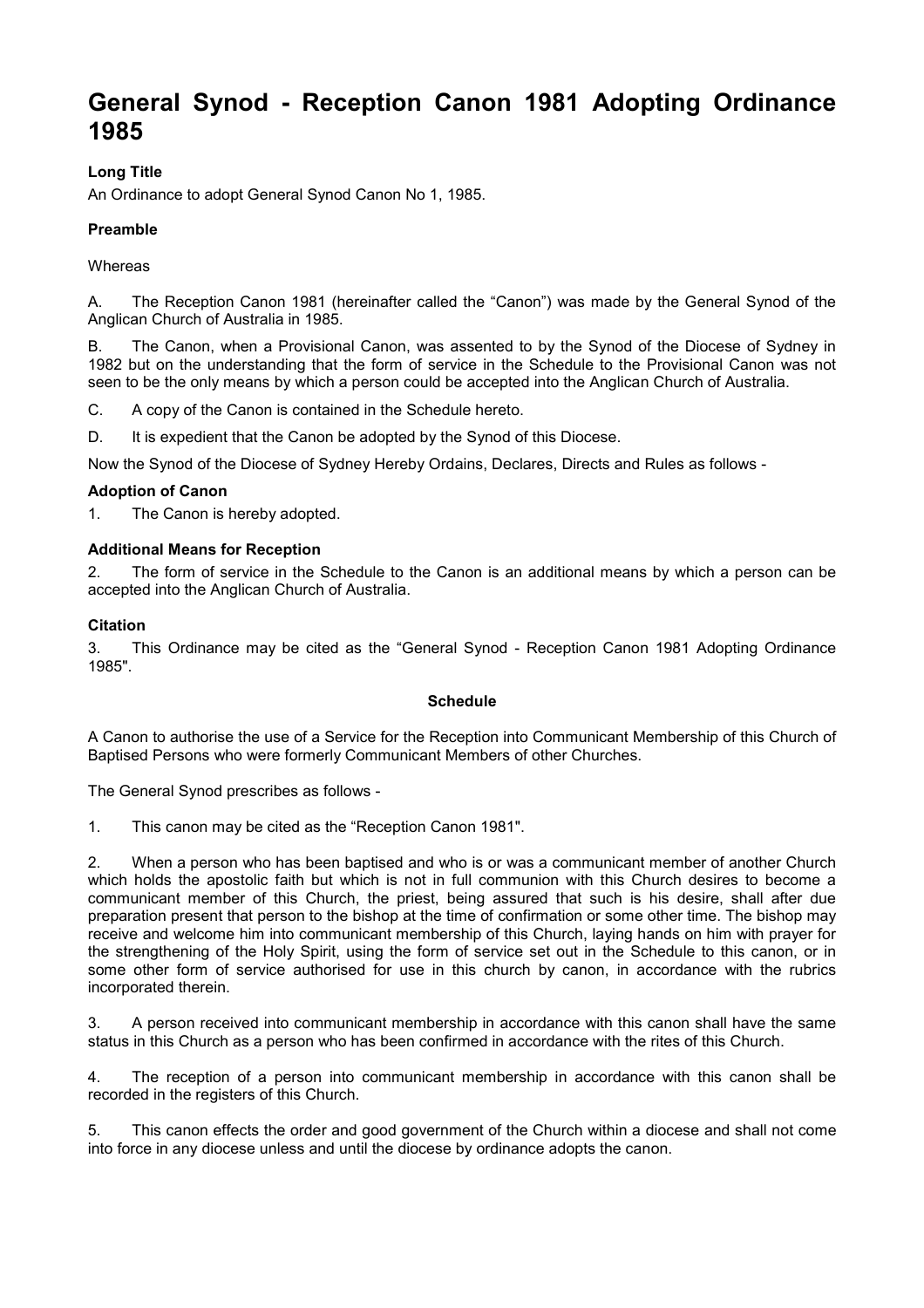# **General Synod – Reception Canon 1981 Adopting Ordinance 1985**

#### **Schedule**

Reception into Communicant Membership of the Anglican Church of Australia of Baptised and Communicant Members of other Churches.

# **Notes**

1. When a person who has been a communicant member of another Church which holds the apostolic faith desires to become a communicant member of this Church, the priest, being assured that such is his desire, shall present that person to the bishop at the time of confirmation or at some other time. At a confirmation from An Australian Prayer Book, this service should follow #7 on page 514 or #13 on page 538. Alternatively, it may occur before the intercessions at Morning and Evening Prayer or at the Holy Communion.

2. The bishop may receive and welcome him into communicant membership of this Church, laying hands on him with prayer for the strengthening of the Holy Spirit, using this form of service. A person so received into communicant membership shall have the same status in this Church as a person who has been confirmed in accordance with the rites of this Church.

3. Such Reception shall be recorded in the registers of the church.

1. The priest presents the one to be received to the bishop saying N., has already been baptised and has formerly been a communicant member of the Church. He now asks to be received into communicant membership of the Anglican Church of Australia and seeks our prayers in the fellowship of this parish.

# 2. The bishop says

The Lord be with you.

# **And also with you.**

Let us pray.

God of wisdom and love,

source of all good,

by your Holy Spirit strengthen your servant and guide him in your way of peace and love.

We ask this through our Lord Jesus Christ your Son, who lives and reigns with you and the Holy Spirit, one God, forever and ever **Amen**

- 3. Then the Psalm 133 may be said or sung.
- 4. Ephesians 4:1-13 may be read.
- 5. The bishop says to the candidate

Do you stand by the Christian confession and commitment made at your baptism?

**I do.** 

Do you desire to be admitted into communicant membership of the Anglican Church of Australia and accept her doctrine and order?

**I do.** 

6. The bishop welcomes the person in these words, taking *him* by the hand.

We recognise you as a baptised and communicant member of the Christian Church.